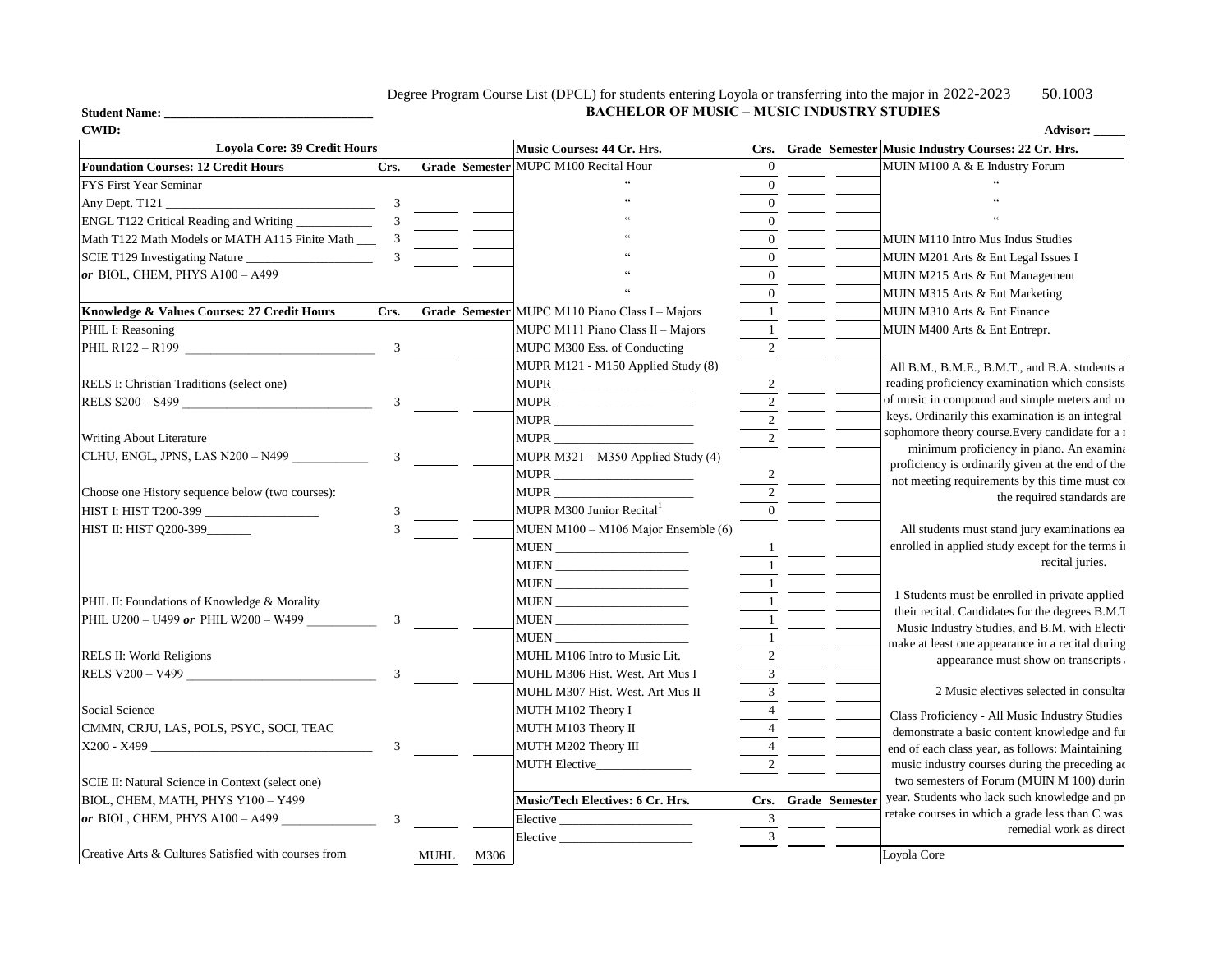| "Music" section of major.                   | Music Technology: 9 Cr. Hrs.      |  | Crs. - | <b>Grade Semester Music Courses</b> |
|---------------------------------------------|-----------------------------------|--|--------|-------------------------------------|
|                                             | MUIN M115 Intro to Music Tech     |  |        | Music Technology                    |
| <b>INSTRUMENT</b>                           | MUIN M225 Digi Audio Production   |  |        | Music Tech/Electives                |
| <b>PLACEMENT ENGL</b><br><b>MATH</b><br>ANG | MUIN M265 Internet Technologies I |  |        | Music Industry                      |
|                                             |                                   |  |        | <b>TOTAL HOURS:</b>                 |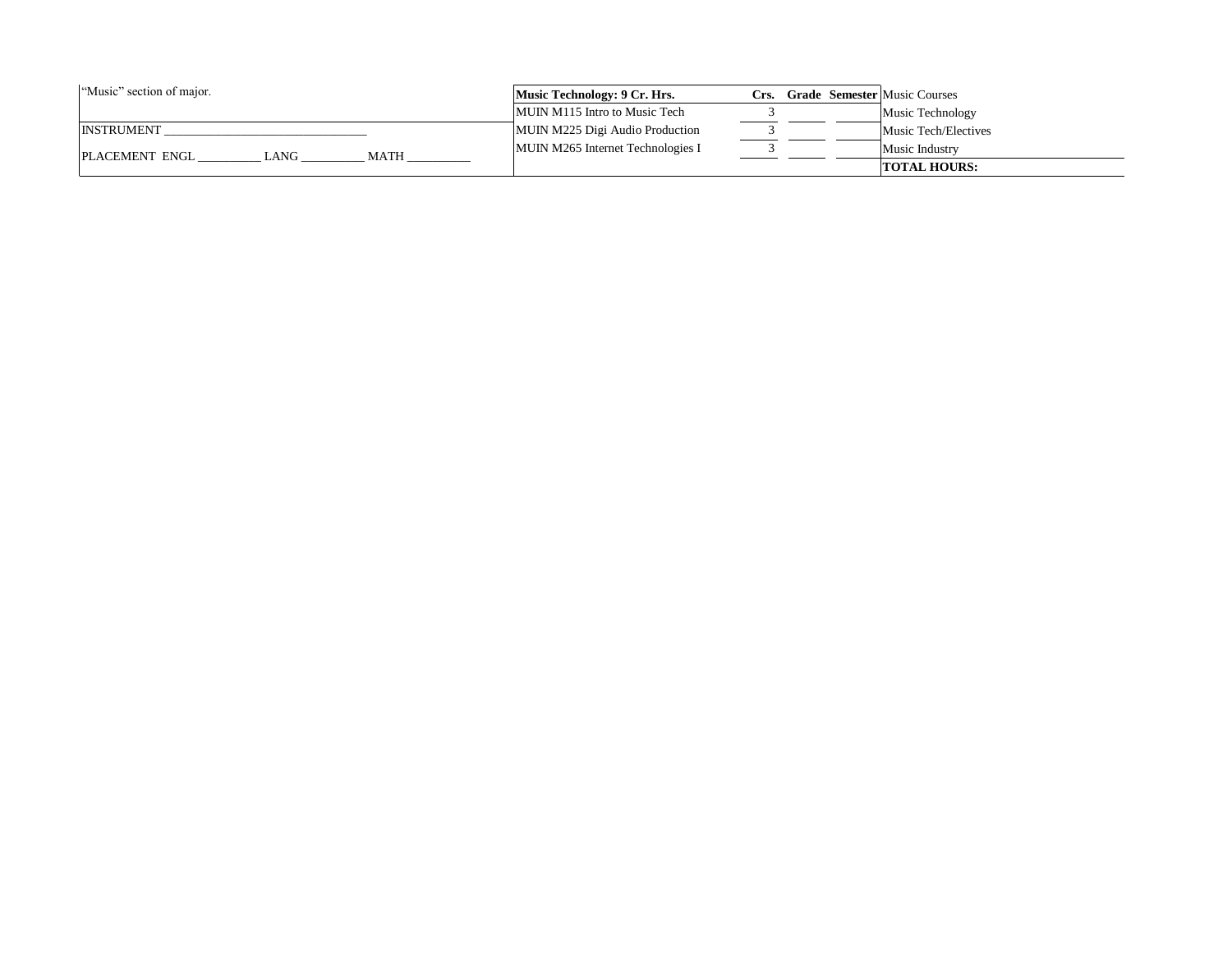**Admit Date: \_\_\_\_\_\_\_\_\_\_**

|   | Crs. Grade Semester |
|---|---------------------|
|   |                     |
|   |                     |
| 1 |                     |
| 1 |                     |
| 3 |                     |
| 3 |                     |
| 3 |                     |
| 3 |                     |
| 3 |                     |
| 3 |                     |

re required to pass a music of singing at sight samples odulations to closely related part of the second-semester music degree must display a ation to determine such sophomore year. Students ntinue to study piano until  $:$  met.

ch semester that they are n which they are subject to

study in the same term as  $\Gamma$  ., B.M. with Emphasis in ve Studies are required to ; their period of study. This as Junior Recital.

tion with advisor.

majors (BM and BS) must nctional proficiency at the a grade of C or better in all rademic year, and, passing g the preceding academic oficiency will be advised to received or undertake other ed.

39